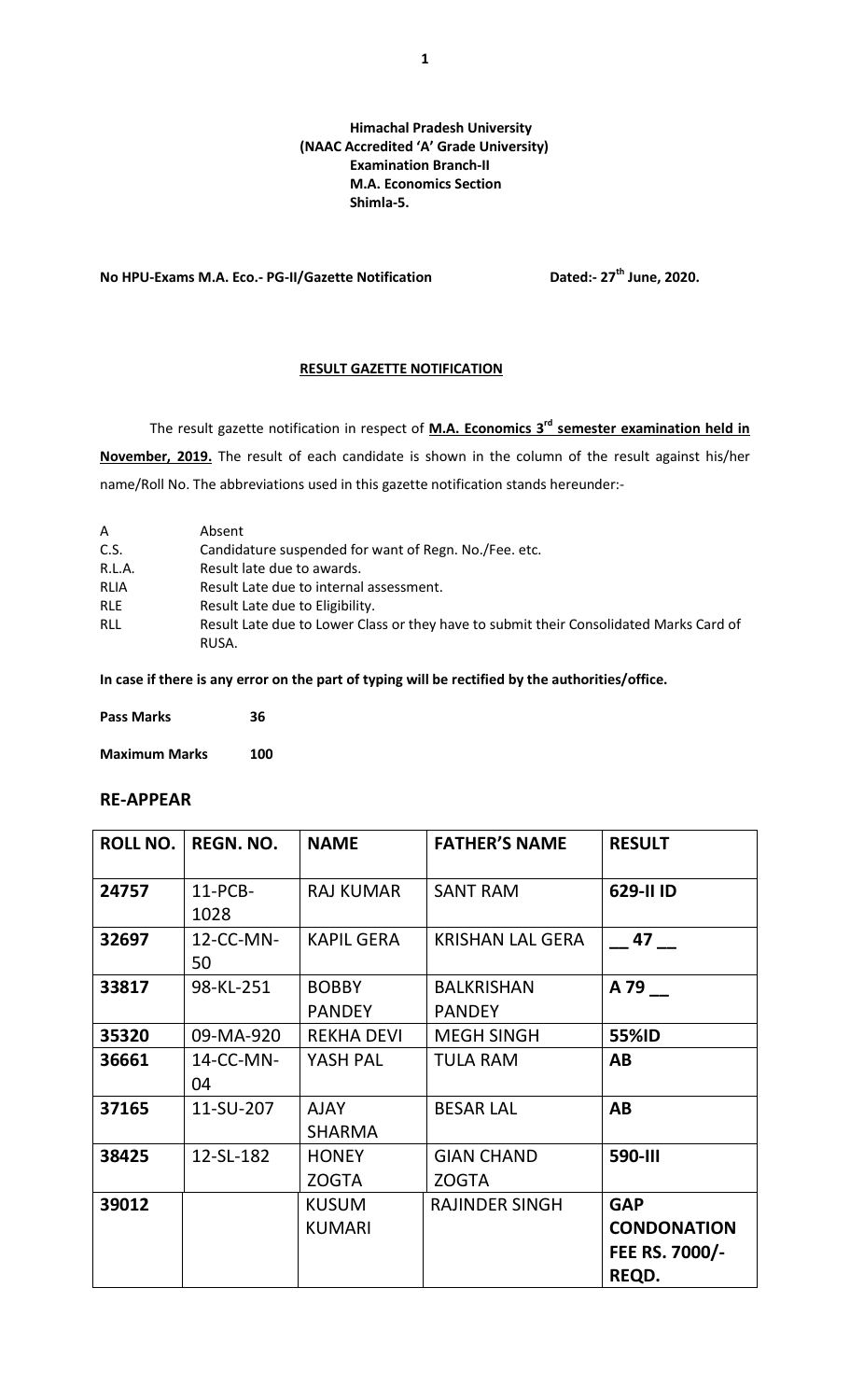| 39279 | 04-RP-137       | <b>NEHA</b>                      | <b>MADAN LAL</b>                    | 55% ID     |
|-------|-----------------|----------------------------------|-------------------------------------|------------|
|       |                 | <b>GAUTAM</b>                    | <b>GAUTAM</b>                       |            |
| 39475 | 12-GCJP-21      | <b>SAPNA</b><br><b>KUMARI</b>    | <b>BALWANT SINGH</b>                | 81 79 56   |
| 39649 | 92-BP-630       | <b>BRAJESH</b><br><b>KUMAR</b>   | <b>HARDYAL SINGH</b>                | $-62$ $-$  |
| 39959 | 12-SN-210       | <b>PREETI</b><br><b>KAUSHAL</b>  | <b>HARI NAND</b>                    | 670-II     |
| 39980 |                 | <b>SAVITRI DEVI</b>              | <b>NARAINS INGH</b>                 | AB         |
| 40072 | 08-LRP-04       | <b>ARVIN</b><br><b>CHOPRA</b>    | <b>ARUN KUMAR</b><br><b>CHOPRA</b>  | AB         |
| 40101 | 13-SN-191       | <b>KUMARI</b><br><b>USHA</b>     | <b>DHANI RAM</b>                    | 81         |
| 40204 | 13-GK-558       | <b>MEENAKSHI</b>                 | <b>RAMESH KUMAR</b>                 | 697-II     |
| 40236 | 07-GPL-473      | <b>ANKUSH</b><br><b>SAMKERIA</b> | <b>SUNIL DUTT</b>                   | AB         |
| 40319 | 13-RP-689       | <b>PRAMOD</b><br><b>KUMAR</b>    | <b>KUNDAN LAL</b>                   | 74 80      |
| 40960 | 13-BU-04        | <b>RAVEENA</b><br>RANI           | <b>PAWAN KUMAR</b>                  | A 5170     |
| 41174 | 12-BN-425       | <b>ARPNA DEVI</b>                | <b>ANOOP SINGH</b>                  | $726 - 1$  |
| 41312 | 12-GW-12        | <b>KAVITA</b><br><b>SHARMA</b>   | <b>GIAN CHAND</b>                   | 75 79 77   |
| 41356 | 09-GK-235       | <b>ANITA DEVI</b>                | <b>JIYA LAL</b>                     | AB         |
| 41423 | 08-GST-184      | <b>GOPIKA</b><br><b>SHARMA</b>   | <b>KAMAL NAYAN</b>                  | AB         |
| 41427 |                 | ANU<br><b>DHARMAIK</b>           | <b>RAJIDER SINGH</b>                | 74         |
| 41652 | 13-DA-70        | <b>NISHA DEVI</b>                | <b>MADAN LAL</b>                    | 50         |
| 41723 | 11-SN-36        | <b>SEEMA</b><br><b>KUMARI</b>    | <b>DULLA RAM</b>                    | 56         |
| 41726 | 93-SN-174       | <b>VIRENDER</b><br>SINGH GAZTA   | J.R. GAZTA                          | AB         |
| 41736 | 13-SVG-28       | <b>DIVYA</b>                     | RAJESHWAR SINGH                     | 74 78 55   |
| 41866 |                 | <b>DEEPIKA</b><br><b>NEGI</b>    | <b>SUKH LAL</b>                     | 76         |
| 41902 | 14-GCM-323      | <b>GHANSHYAM</b>                 | <b>SHIV RAM</b>                     | $747 - 1$  |
| 41904 | 14-GK-317       | <b>DIVYA</b><br><b>CHAUHAN</b>   | <b>KESHAV RAM</b><br><b>CHAUHAN</b> | <b>RLL</b> |
| 42072 |                 | ANISH<br><b>KUMAR</b>            | <b>ASHOK KUMAR</b>                  | 23 A       |
| 42154 | 14-KD-594       | <b>PALLAVI</b><br><b>THAKUR</b>  | <b>SATISH KUMAR</b>                 | 60 78 56   |
| 42161 | 14-KD-605       | <b>SHIVANI</b><br><b>SHARMA</b>  | <b>MANOHAR LAL</b>                  | 59 42 54   |
| 42176 | 13-GHK-101      | <b>RISHI</b><br><b>THAKUR</b>    | <b>CHUNI LAL</b>                    | 78         |
| 42178 | 14-CCB-<br>1981 | <b>HEERA DEVI</b>                | <b>BUDH RAM</b>                     | 59         |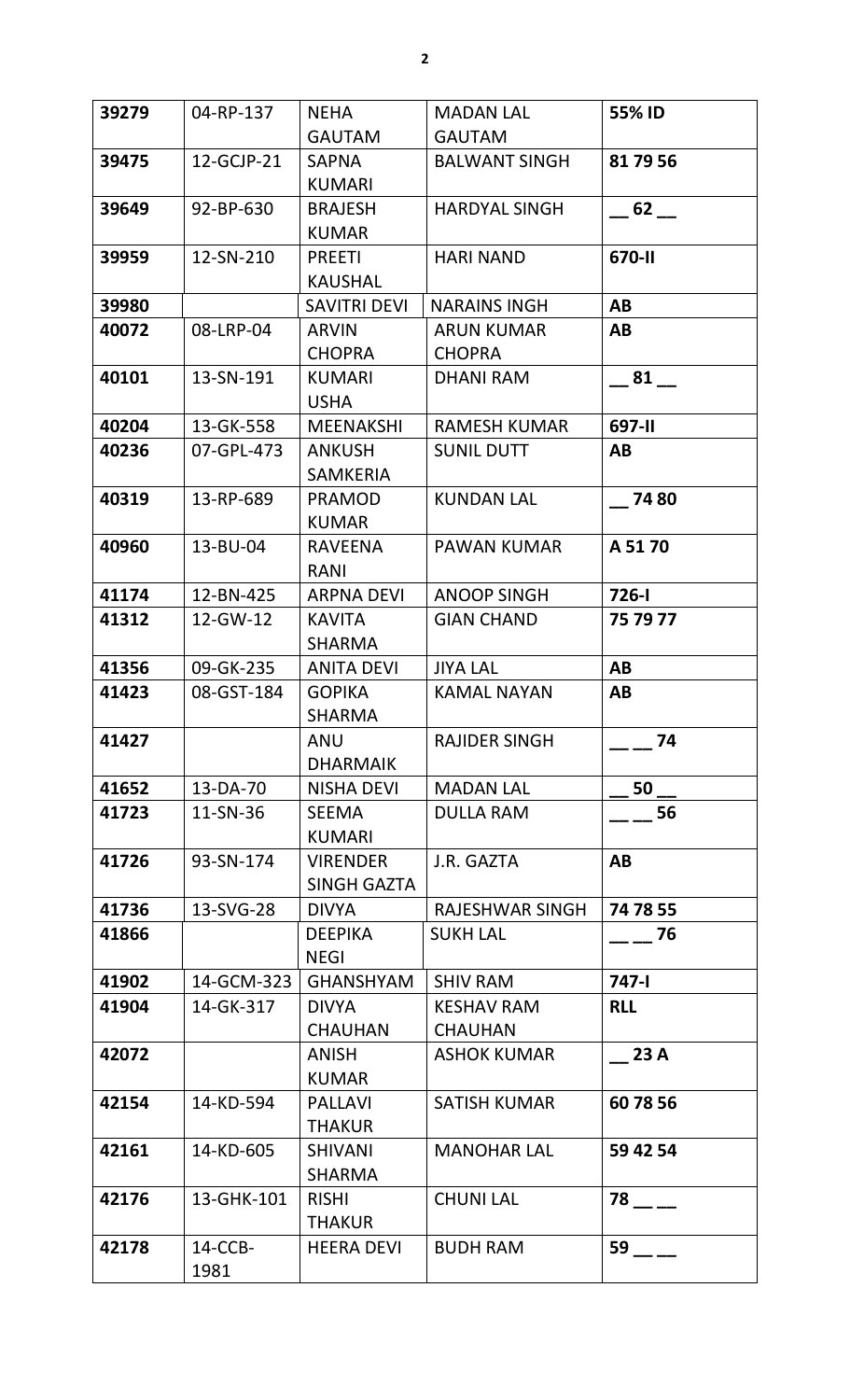| 42433  | 14-GN-784       | <b>RAKSHA DEVI</b>                | <b>RAM SWAROOP</b>                   | 607662                                             |
|--------|-----------------|-----------------------------------|--------------------------------------|----------------------------------------------------|
| 42720  |                 | <b>ALPANA</b><br><b>KUMARI</b>    | <b>DARSHAN KUMAR</b>                 | <b>RLL</b>                                         |
| 42955  | 14-GCJ-69       | <b>SMRITI</b>                     | <b>MAHENDER KUMAR</b>                | <b>NOT APPEARED</b><br>IN 2 <sup>ND</sup> SEMESTER |
| 42962  | 14-GW-110       | <b>MEENAKSHI</b><br><b>DEVI</b>   | <b>RANJEET SINGH</b>                 | 48 73 76                                           |
| 42981  | 13-GW-57        | <b>YUKTA</b><br><b>KAUSHAL</b>    | <b>RAM PAL</b>                       | 70 78 56                                           |
| 43012  | 14-GCA-493      | <b>SURINDERA</b><br><b>KUMARI</b> | <b>HARBHAJAN SINGH</b>               | 57 54 56                                           |
| 43025  | 14-GCA-494      | <b>SHWETA</b><br><b>KUMARI</b>    | <b>SUSHEEL KUMAR</b>                 | 48 45 62                                           |
| 43046  | 14-GSK-217      | <b>NEELAM DEVI</b>                | <b>RATTAN CHAND</b>                  | A 76 59                                            |
| 43080  | 14-MLS-583      | <b>NAG RAJ</b>                    | <b>LAIK RAM</b>                      | $38$ $-$                                           |
| 43109  | 14-GK-315       | NIRMLA DEVI                       | <b>GOPI RAM</b>                      | AB                                                 |
| 43131  | 14-CB-480       | <b>SHIVANI</b>                    | <b>RAJ KUMAR</b>                     | 81 75 79                                           |
| 43195  | 93-PSN-549      | <b>GUNJEET</b>                    | <b>SUJAN SINGH</b>                   | 52 60                                              |
| 43215  | 05-PRC-18       | <b>PANKAJ</b><br><b>KUMAR</b>     | <b>SUKH RAM</b>                      | 720-l                                              |
| 43240  | 14-GCJP-68      | <b>NEHA RANI</b>                  | <b>VINOD KUMAR</b>                   | 60 68 52                                           |
| 43393  | 13-DC-143       | <b>NISHA DEVI</b>                 | <b>TILAK RAJ</b>                     | 73 75 62                                           |
| 43421  | 14-GST-398      | <b>NEHA</b>                       | UTTAM CHAND                          | 45 58 66                                           |
| 43531  | 13-CCB-325      | <b>SHIKHA</b>                     | <b>PRAVESH KUMAR</b>                 | 744-l                                              |
| 43550  | 12-GCI-158      | <b>MADHU BALA</b>                 | <b>SUBHASH CHAND</b>                 | 76 72 60                                           |
| 43561  | 14-DDK-70       | <b>MONIKA DEVI</b>                | <b>CHAIN SINGH</b>                   | 43 56                                              |
| 43592  | 14-GLK-<br>1014 | <b>GEETANJALI</b>                 | <b>KALI RAM</b>                      | $727 - 1$                                          |
| 43613  |                 | <b>GEETA DEVI</b>                 | <b>DILA RAM</b>                      | 73 80 83                                           |
| 43624  | 14-GCT-179      | <b>ANKITA</b><br><b>SHARMA</b>    | <b>LAXMI NAND</b><br><b>SHARMA</b>   | $721 - 1$                                          |
| 43640  | 14-GCS-122      | <b>BHAWANI</b>                    | <b>CHUNI LAL</b>                     | <b>BA DMC REQD.</b>                                |
| 43665  | 12-pkl-130      | <b>JANVEER</b>                    | <b>KAUL RAM</b>                      | 55% ID                                             |
| 43686  | 08-LRP-57       | <b>SONIKA</b>                     | <b>ASHOK KUMAR</b>                   | 55% ID                                             |
| 43729  |                 | <b>VIPAN</b><br><b>KUMAR</b>      | <b>VIDYA DEVI</b>                    | 76                                                 |
| 43741  |                 | <b>ANKUSH</b><br><b>SHARMA</b>    | <b>SURESH KUMAR</b><br><b>SHARMA</b> | AB                                                 |
| 43751  | 14-CBC-483      | <b>PUNEET</b>                     | <b>BHAGAT RAM AZAD</b>               | 68                                                 |
| 43840  | 11-BT-302       | <b>RUCHIKA</b>                    | <b>SUBHASH</b><br><b>CHANDRA</b>     | 67 76 73                                           |
| 43859  |                 | <b>TRIVENI DEVI</b>               | YASHWANT SINGH                       | AB                                                 |
| 109945 |                 | NIRMLA DEVI<br><b>VERMA</b>       | <b>JEET RAM VERMA</b>                | 80 PRS                                             |